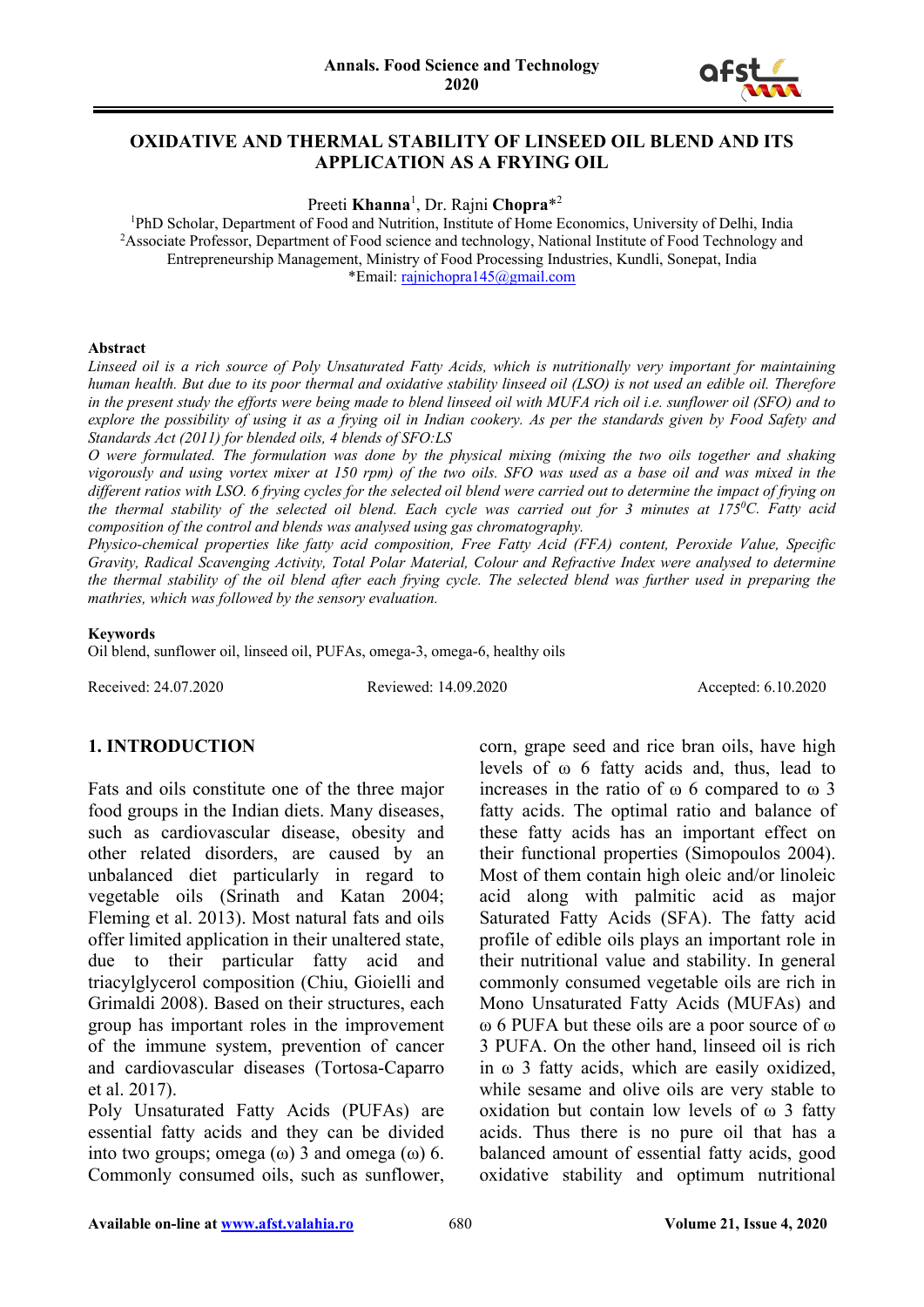

characteristics (Hashempour-Baltork et al. 2018; Chugh and Dhawan 2014).

Keeping in mind from the context that consumption of ω 6 PUFA has a double edge sword its important to limit its consumption to the recommended levels and including sources of ω 3 PUFA for its health benefits (Dubnov and Berry 2004). Therefore, there is a need to balance the proportions of various fatty acids in the diet.

Blending vegetable oils with different properties is a simple procedure to create new products with the desired physical, nutritional and oxidative properties at an affordable price (Hashempour-Baltork et al. 2016; Aladedunye and Przybylski 2013). Two or more oils can be blended to obtain an oil blend with a desired fatty acid composition. Blending of oils not only dilutes the effect of undesirable constituents (example: erucic acid in mustard oil) but can also bring the advantage of micronutrients present in the individual oils used for making blended oils (Koohikamali and Alam 2019; Singh 2001). It also helps in improving the nutritional quality and physiochemical properties of the oils.

According to Food Safety and Standards Regulations (FSSR 2011) "Blended edible vegetable oil means an admixture of any two edible vegetable oils where the proportion by weight of any edible vegetable oil used in the admixture is not less than 20 per cent. The individual oils in the blend shall conform to the respective standards prescribed by these regulations. The blend shall be clear, free from rancidity, suspended or insoluble matter or any other foreign matter, separated water, added colouring matter, flavouring substances, mineral oil, or any other animal and non-edible oils, or fats, argemone oils, hydrocyanic acid, castor oil and tricresyl phosphate. (FSSR 2011).

Linseed oil, because of its high content of ω3 essential fatty acids and nutritional properties, has received more attention in food formulation. However, linseed oil is very unstable oil and cannot be used alone in food preparations. In this research, linseed oil was blended with sunflower oil to obtain a healthy

oil blend with a balanced ω 6:ω 3 ratio. This oil could be used as a healthy alternative instead of traditional frying oils. It will also serve as a rich dietary source of alpha-linolenic acid (ALA) for the vegetarian population in India.

Therefore the present study was aimed at preparing and analyzing blends of sunflower oil and linseed oil for a balanced fatty acid profile and development of products using the best blend and evaluating them organoleptically.

# **2. MATERIALS AND METHODS**

# **Selection and Procurement of oils**

The objective of the study was to blend two different oils to balance the ω 6:ω 3 ratio, where, Linseed oil (LSO; richest source of ALA) and Sunflower oil (SFO; good source of linoleic acid) were used for the research work. Sunflower oil contains about 60% linoleic acid; 8-15% saturated fatty acids, mainly palmitic and stearic acid (Orsavova et al. 2015). Sunflower oil is characterized by naturally having a tocopherol profile mainly consisting alpha-tocopherol. It also has a light taste and is the most commonly used cooking and frying oil (Mishra and Sharma. 2014).

Linseed oil contains approx. 55 % ALA, which is a good vegetarian source of ω -3 fatty acid. The main reasons for its limited industrial utilization can be attributed to its high reactivity towards oxygen, which results in high autoxidation rate and a distinct property to polymerization and yellowing. The oxidative drying property has given the oil its historical usage in coating and linoleum industry (Hamilton 1986).

All the ingredients were procured in a single lot from the local markets of Delhi and stored in air tight containers for future research work.

### **Blending of oils**

As per the standards given by Food Safety and Standards Act (2011) for blended oils, 4 blends of SFO:LSO were formulated. The formulation was done by the physical mixing (mixing the two oils together and shaking vigorously and using vortex mixer at 150 rpm) of the two oils.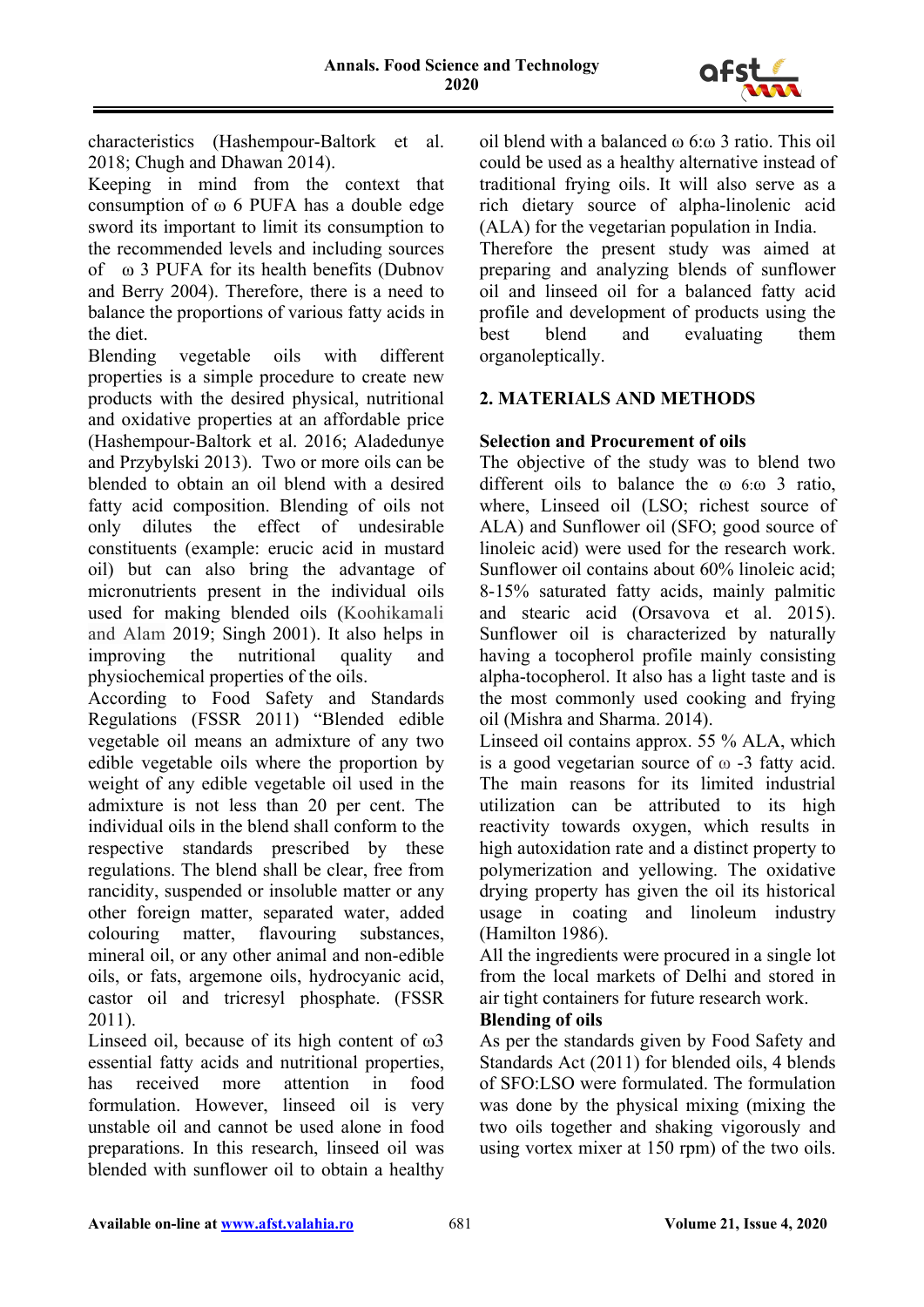

SFO was used as a base oil and was mixed in the different ratios with LSO (Table 1).

### **Table 1: Blending proportions of sunflower oil and linseed oil**

| <b>BLEND</b>   | <b>SUNFLOWER</b> | <b>LINSEED</b> |
|----------------|------------------|----------------|
|                | OIL $(\% )$      | OIL $(\% )$    |
| <b>CONTROL</b> | 100              |                |
| <b>BLEND1</b>  | 50               | 50             |
| <b>BLEND 2</b> | 60               | 40             |
| <b>BLEND 3</b> |                  | 30             |
| <b>BLEND4</b>  |                  |                |

### **Fatty acid composition of individual oils and their blends**

Fatty acid composition of the control and blends was analysed using gas chromatography.

Gas chromatography is more convenient and precise method for qualitative and quantitative analysis of fatty acid methyl esters. The samples were saponified using methanolin potassium hydroxide (0.5 M) fatty acid methyl esters were prepared using boron trifluoride in methanol (Morrison and Smith 1964). The fatty acid methyl esters were extracted with nheptane, mixed with anhydrous sodium sulphate and analysed by gas chromatography. The fatty acids in the form of methyl esters were analysed by gas chromatography (Perkin Elmer, Clarus 500) using capillary column. The injector temperature was  $180^{\circ}$ C and Flame Ionisation Detector (FID) was used. One micro L of the sample was injected and Helium was used as a carrier gas at a flow rate of 1mL/min. Individual fatty acids were identified by comparing with the retention time of standards. **Thermal stability testing of selected oil blend using frying cycle method**

6 frying cycles for the selected oil blend were carried out to determine the impact of frying on the thermal stability of the selected oil blend. Each cycle was carried out for 3 minutes at 175<sup>0</sup>C. 1 minute gap was taken between each frying cycle.

# **Physico-chemical Analysis of the blended oil after the frying cycles**

Physico-chemical properties like fatty acid composition (Morison and Smith 1964), Free

Fatty Acid (FFA) content (AOAC 2000), Peroxide Value ( PV; AOAC 2000), Specific Gravity (SG; AOAC 2000), Radical Scavenging Activity (RSA; Ramadan et al 2003), Total Polar Material (TPM; Fletcher 1968), Colour (AOAC 2000) and Refractive Index (RI; AOAC 2000) were analysed to determine the thermal stability of the oil blend after each frying cycle.

# **Development, standardization and sensory evaluation of products developed with the selected oil blend**

The selected blend was further used in preparing the fried products. Mathries were prepared and fried using the selected blend for the purpose of sensory evaluation. This commonly eaten fried snack was selected because it was assumed that if the blended oil is acceptable in fried foods than it would be acceptable in curries and paranthas as well. The basic recipe of mathries as described in Khanna et al (2005) was used for the development process.

Overall acceptability of the product was rated on Hedonic Rating Scale (5 point scale; 5 – Excellent,  $4 - \text{Very Good}, 3 - \text{Good}, 2 -$ Satifactory and 1 - Unsatisfactory). This rating scale method measures the level of the liking of foods or any other product. The organoleptic evaluation of fried products was done by the 40 panelists of the Institute of Home Economics, University of Delhi and the products were analyzed for various characteristics viz. appearance, colour, texture, taste, aftertaste and overall acceptability. Each attribute was allotted 20 marks.

# **Statistical Analysis**

The data obtained through the various tools and techniques were tabulated in the excel master sheets. Prior to analysis, all the data were further screened and errors (if any) were corrected. It was then subjected to quantitative and qualitative analysis.

Sensory data was subjected to chi-square test and physico chemical parameters were subjected to ANOVA and Dunnett's test. SPSS (version 16) was used for the statistical analysis.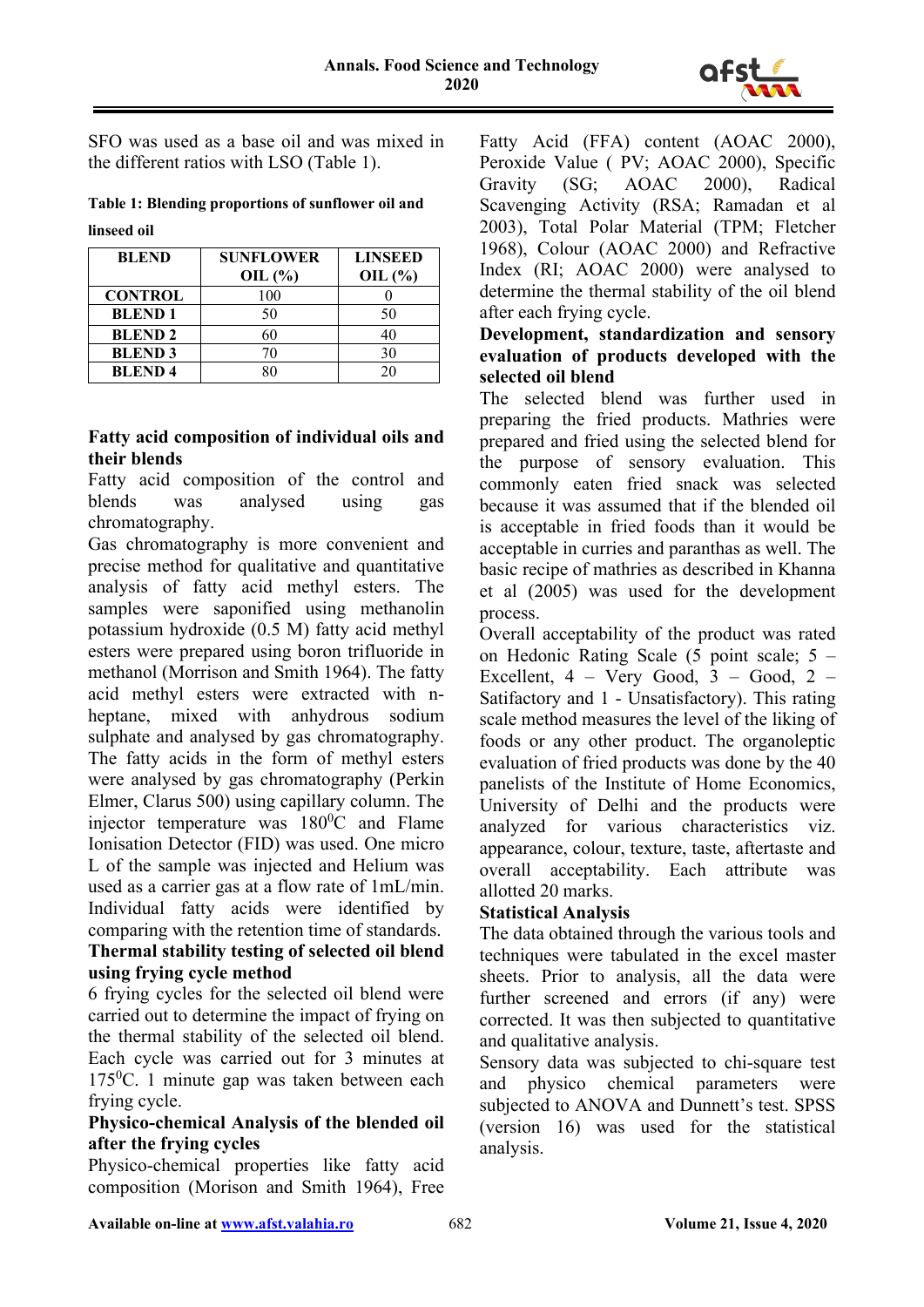

# **3. RESULTS AND DISCUSSIONS**

### **Fatty acid composition of the control (SFO) and its blends (SFO:LSO)**

Table 2 depicts the fatty acid composition and ratios of  $\omega$  -6: $\omega$  -3 of the control and the four blends. As discussed in the table below, a variation in the ω 6:ω 3 ratio of the blended oils was observed. There was statistically significant increase ( $p = \langle 0.05 \rangle$ ) in linolenic acid content as linseed oil proportion increased in the blended oil formulations. Thus, the blend of sunflower oil and linseed oil in the ratio of 80:20 was selected as the oil of choice, having ω -6:ω -3 fatty acid ratio in the recommended limits (WHO 2008). This oil blend was further subjected to thermal stability analysis for assessing its shelf life through various frying cycles and also was used as a frying oil in developing products to assess its acceptability among consumers.

### **Effect of frying cycles on ω -6: ω -3 ratio and P/S ratio of SFO and SFO:LSO oil blend formulation (80:20)**

The blended oil formulation (SFO: LSO; 80: 20) and sunflower oil (control), were fried for 6 times i.e. 6 frying cycles where each cycle was carried out for 3 minutes at  $175 \text{ °C}$  and 1 minute gap was taken between each frying cycle. As depicted in Table 4 and 5 significant difference was seen in the percentage of fatty acids (Palmitic acid, stearic acid, oleic acid, linoleic acid and linolenic acid), Total SFA, total MUFA, total PUFA, total P/S ratio and total ω 6:ω 3 during 6 frying cycles. the amounts of palmitic and stearic acid of sunflower oil (control) and blended oil formulation (SFO : LSO; 80: 20) increased with increase in the number of frying cycles when compared with the fresh sunflower oil and fresh blended oil formulation (SFO: LSO; 80: 20). Therefore the total SFA content also increased in both the oils (Table 4 and 5). The amounts of linoleic acid and linolenic acid decreased with the increase in the frying cycles. This resulted in a decline in total PUFAs (Table 4 and 5).

The effect on the % of total PUFAs also affected the ω 6**:**ω 3 ratio of control

(Sunflower) blended oil formulation ( SFO : LSO ; 80 : 20). Results also indicated that the rate of reduction in C18: 3 is faster than C 18:2 in both the oils. This could be due to the relative reaction rate of C18**:**3 with oxygen is much faster than that of C18**:**2 and C18**:**1**.** If the trend of effect of frying cycles is observed in control (sunflower oil) than it can be concluded that there was a continuous increase in the amounts of palmitic and stearic acid, thus the total SFA also increased during 6 frying cycles. There was a continuous increase in the oleic acid and a continuous decrease in the linoleic and linolenic acid (Table 5). A study conducted by Alireza et al. (2010) reported that there was a decrease in both the linolenic acid (C18:3) and linoleic acid (C18:2) contents and the palmitic acid (C16:0) increased with a prolonged frying time.

In the blended oil formulation (SFO : LSO ; 80 : 20), during cycle 2 there was a marginal increase in the amounts of linoleic and linolenic acid. This may be due to the amount of these fatty acids being extracted from the food material that was being fried. Similar results were reported by Smith et al (1986). Results also indicated that that there was an overall increase in the amount of palmitic acid and stearic acid. This could be related to the breaking of double and triple bonds in the Unsaturated Fatty Acids (i.e., mono-, di-, and polyunsaturated fatty acids), which could then be transformed into fatty acids with the same number of carbons or a shorter chain. During cycles 1-4 there was a constant increase in the amounts of the palmitic and stearic acid followed by a decline in cycles 5 and 6. This could be due to the fact that the bond breakage of unsaturated fatty acids was maximum during the respective cycles (Alireza et al. 2010). This further affected the total P/S ratio (Table 5).

Considering the merits and demerits of single oil as a cooking medium, blended oil may be more suitable for culinary and frying purposes. Oil blends have nutritional merits and have more stability during heating and frying. Therefore, from the present study it may be concluded that blending of linseed oil at 20 % level into sunflower oil is a viable option to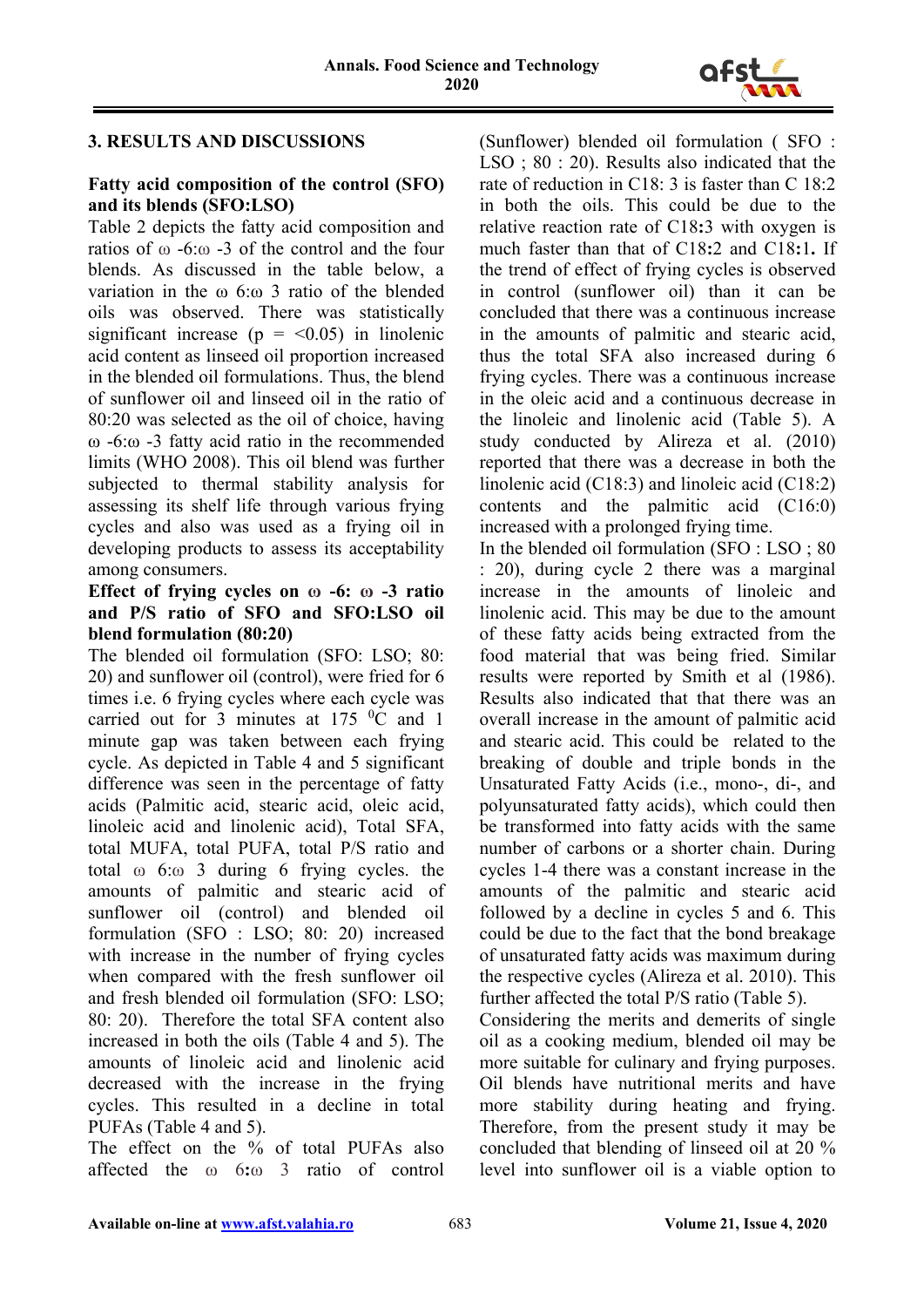

formulate an oil blend with a balanced ω 6**:**ω 3 ratio. Therefore, in the present study the SFO:LSO (80:20) was used as frying oil in the preparation of Indian snack, i.e. mathries.

| <b>Fatty Acids</b>       | <b>SFO</b> | <b>SFO:LSO</b> | <b>SFO:LSO</b> | <b>SFO:LSO</b> | <b>SFO:SLO</b> |
|--------------------------|------------|----------------|----------------|----------------|----------------|
|                          |            | (80:20)        | (70:30)        | (60:40)        | (50:50)        |
| Palmitic Acid (%)        | 5.45       | 6.2            | 6.57           | 8.79           | 7.32           |
| Stearic Acid (%)         | 4.45       | 4.54           | 4.58           | 4.63           | 4.67           |
| Oleic Acid $(\% )$       | 51.6       | 46.18          | 43.47          | 40.76          | 38.05          |
| Linoleic Acid (%)        | 37.4       | 32             | 29.33          | 26.6           | 23.95          |
| Linolenic Acid (%)       | 0.41       | 11             | 16.3           | 21.74          | 27.1           |
| $\Sigma$ SFA (%)         | 9.9        | 10.74          | 11.15          | 13.42          | 11.9           |
| $\Gamma$ MUFA (%)        | 51.6       | 46.18          | 43.47          | 40.76          | 38.05          |
| $\Gamma$ PUFA (%)        | 37.81      | 43             | 45.63          | 48.34          | 51.05          |
| P/S                      | 3.8/1      | 4.0/1          | 4.09/1         | 3.6/1          | 4.2/1          |
| $\omega$ -6: $\omega$ -3 | 91.2/1     | 3/1            | 1.7/1          | 1.2/1          | 0.8/1          |

#### **Table 2: Fatty acid composition of the formulated oil blends**

SFO – Sunflower oil, LSO – Linseed oil, **∑ -** TOTAL, SFA - Saturated Fatty Acids, MUFA - Monounsaturated Fatty Acids, PUFA - Polyunsaturated Fatty Acids, ω – omega

| Paramet               | Sample     | Fresh                | Cycle 1                                  | Cycle 2                              | Cycle 3                     | Cycle 4              | Cycle 5                   | Cycle 6              |
|-----------------------|------------|----------------------|------------------------------------------|--------------------------------------|-----------------------------|----------------------|---------------------------|----------------------|
| er                    |            |                      |                                          |                                      |                             |                      |                           |                      |
| <b>FFA</b>            | <b>SFO</b> | $0.0260 \pm 0.0010*$ | $0.0270 \pm 0.0010*$                     | $0.0600 \pm 0.0010*$                 | $0.0700 \pm 0.0010*$        | $0.1100 \pm 0.0010*$ | $0.1400\pm0.0010*$        | $0.1700 \pm 0.0010*$ |
|                       | SFO:LSO    | $0.030 \pm 0.006*$   | $0.040 \pm 0.010*$                       | $0.120 \pm 0.010*$                   | $0.150 \pm 0.010*$          | $0.230 \pm 0.010*$   | $0.270 \pm 0.010*$        | $0.300 \pm 0.100*$   |
| PV                    | <b>SFO</b> | $0.040 \pm 0.010*$   | $1.100 \pm 0.100*$                       | $1.500 \pm 0.100*$                   | $1.767 \pm 0.058*$          | $2.200 \pm 0.100*$   | 82.500±0.100*             | $3.000 \pm 0.100*$   |
|                       | SFO:LSO    | $0.006 \pm 0.005*$   | $1.267 \pm 0.05*$                        | $2.800\pm0.0100*$                    | $3.200 \pm 0.100*$          | $3.5 \pm 0.002*$     | $3.733 \pm 0.058*$        | $3.800 \pm 0.100*$   |
| <b>RSA</b>            | <b>SFO</b> | 64.90±0.100          | 59.60±0.590*                             | 55.53±0.2120*                        | $50.40 \pm 0.100$           | $47.10\pm0.100*$     | $45.10 \pm 0.100*$        | 43.70±0.200*         |
|                       | SFO:LSO    | $54.40\pm0.100*$     | $36.50\pm0.100*$                         | $26.60\pm0.150*$                     | $7.40\pm0.100*$             | $6.70 \pm 0.100*$    | $6.50 \pm 0.100*$         | $5.47 \pm 0.210*$    |
| <b>TPM</b>            | <b>SFO</b> | $0.023 \pm 0.006*$   | $0.140 \pm 0.010*$                       | $0.217 \pm 0.006*$                   | $0.280 \pm 0.010*$          | $0.337 \pm 0.015*$   | $0.400 \pm 0.100*$        | $0.470 \pm 0.010*$   |
|                       | SFO:LSO    | $0.110 \pm 0.010*$   | $0.260 \pm 0.010*$                       | $0.300 \pm 0.010*$                   | $0.500 \pm 0.010*$          | $0.670 \pm 0.010*$   | $0.753 \pm 0.006*$        | $0.880 \pm 0.010*$   |
| <b>CVI</b><br>(Yellow | <b>SFO</b> | $0.53 \pm 0.06$      | $0.67 \pm 0.06$                          | $0.70 \pm 0.10$                      | $0.70 \pm 0.10*$            | $0.80 \pm 0.10*$     | $0.87 \pm 0.006$          | $0.87 \pm 0.100$     |
| Units)                | SFO:LSO    | $5.20 \pm 0.100$     | $5.20 \pm 0.100$                         | $5.27 \pm 0.06$                      | $5.3 \pm 0.100$             | $5.3 \pm 0.100$      | $5.4 \pm 0.100*$          | $5.60 \pm 0.100*$    |
| <b>CVI</b><br>(Red    | <b>SFO</b> | $1.77 \pm 0.06*$     | $1.80 \pm 0.100*$                        | $1.80 \pm 0.100*$                    | $1.9 \pm 0.100*$            | $1.9 \pm 0.100*$     | $2.10\pm0.100*$           | $2.17 \pm 0.150*$    |
| Units)                | SFO:LSO    | $0.2 \pm 0.100*$     | $0.6 \pm 0.100*$                         | $0.7 \pm 0.100*$                     | $0.8 \pm 0.100*$            | $1.0 \pm 0.100*$     | $1.1 \pm 0.100*$          | $1.6 \pm 0.100*$     |
| RI                    | <b>SFO</b> | $1.4610\pm0.00006*$  |                                          | $1.4614\pm0.00010*1.4615\pm0.00010*$ | $1.4615\pm$<br>$0.0.00006*$ | 1.4617±0.00006*      | $1.4617\pm0.0001$<br>$0*$ | 1.4618±0.00010*      |
|                       | SFO:LSO    | 1.4725±0.00001*      | $1.4755 \pm 0.00001*1.4756 \pm 0.00006*$ |                                      | $1.4756 \pm$<br>$0.00006*$  | 1.4756±0.00006*      | $1.4757\pm0.0001$<br>$0*$ | 1.4757±0.00010*      |
| <b>SG</b>             | <b>SFO</b> | $0.9000 \pm 0.436$   | $0.9500 \pm 0.010$                       | $0.9700 \pm 0.010$                   | $0.980 \pm 0.010$           | $1.033 \pm 0.058$    | $1.100 \pm 0.100*$        | $1.030 \pm 0.010$    |
|                       | SFO:LSO    | $1.033 \pm 0.058$    | $1.011 \pm 0.006$                        | $1.030 \pm 0.006$                    | $1.040\pm0.010$             | $1.080 \pm 0.010*$   | $1.100 \pm 0.011*$        | $1.130 \pm 0.010*$   |

#### **Table 3 Chemical behavior of SFO and SFO:LSO during 6 frying cycles**

All the analysis were done in triplets mean (+/-SD); SFO- Sunflower oil, LSO- Linseed oil, FFA – Free Fatty Acid, PV – Peroxide Value, RSA – Radical Scavenging Activity, TPM – Total Polar Material, CVI- Colour Value Index, RI – Refractive Index, SG – Specific Gravity; Means with superscripts are significantly different as tested by Dunnett; \*Significant at p <0.05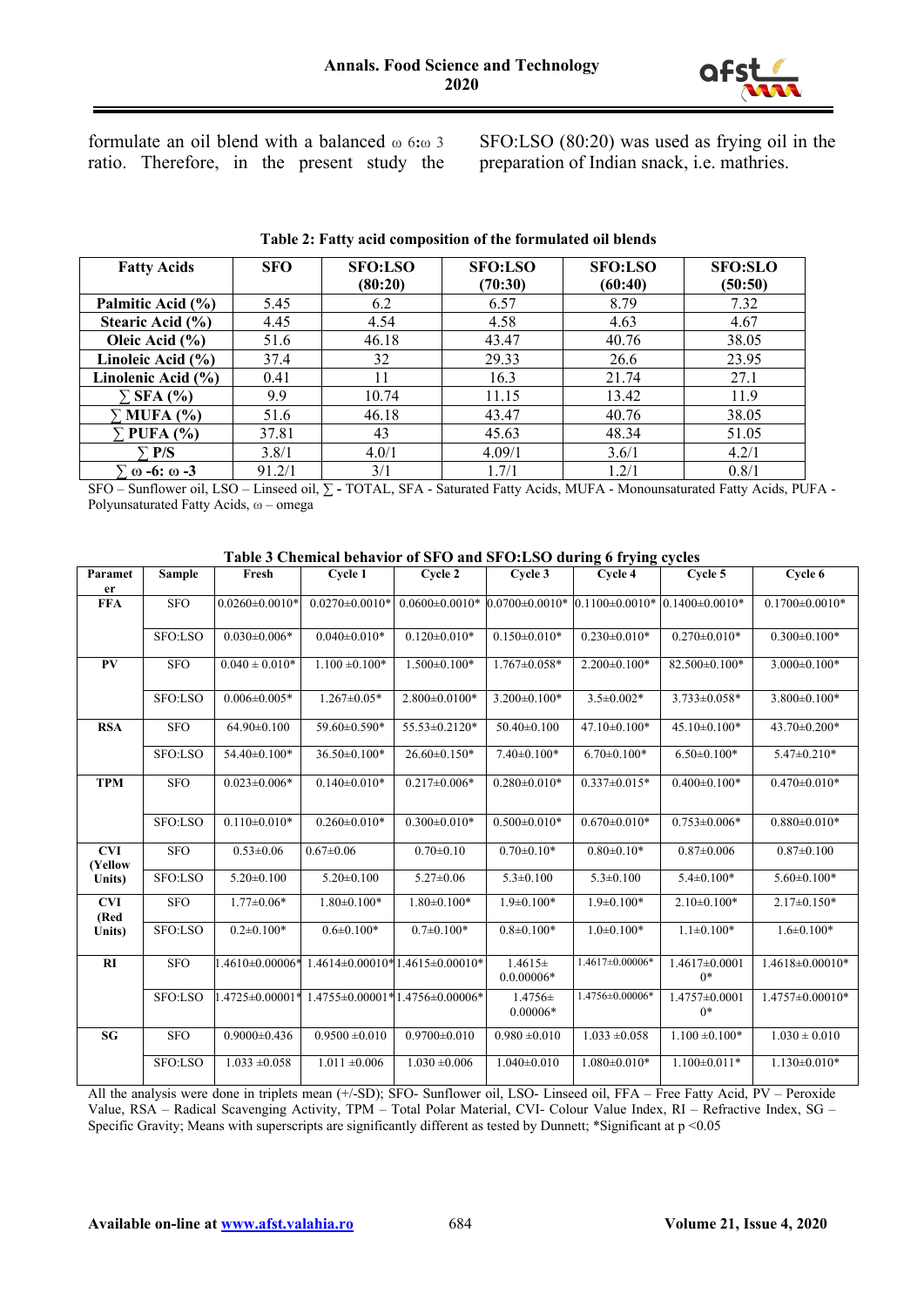

| <b>Fatty acid</b>          | <b>SFO</b>         | Cycle 1      | Cycle 2      | Cycle 3           | Cycle 4      | Cycle 5           | Cycle 6     |
|----------------------------|--------------------|--------------|--------------|-------------------|--------------|-------------------|-------------|
| <b>Palmitic acid</b>       | $5.45 \pm 0.00*$   | $5.50 \pm$   | $5.55 \pm$   | $5.65 \pm 0.00*$  | $5.72 \pm$   | $5.95 \pm 0.00*$  | $6.20 \pm$  |
| (%)                        |                    | $0.00*$      | $0.00*$      |                   | $0.00*$      |                   | $0.00*$     |
| <b>Steric acid</b>         | $4.45 \pm 0.00*$   | $5.55 \pm$   | $5.65 \pm$   | $5.70 \pm 0.00*$  | $5.85 \pm$   | $5.95 \pm 0.00*$  | $6.70 \pm$  |
| $(\%)$                     |                    | $0.00*$      | $0.00*$      |                   | $0.00*$      |                   | $0.00*$     |
| Oleic acid                 | $51.6 \pm 0.00*$   | $52.6 \pm$   | 54.7 $\pm$   | $55.9 \pm 0.00*$  | $57.1 \pm$   | $59.3 \pm 0.00*$  | $60.5 \pm$  |
| (%)                        |                    | $0.00*$      | $0.00*$      |                   | $0.00*$      |                   | $0.00*$     |
| Linoleic acid              | $37.4 \pm 0.00*$   | $13.56 \pm$  | $13.12 \pm$  | $13.09 \pm 0.00*$ | $13.03 \pm$  | $12.6 \pm 0.00*$  | $12.2 \pm$  |
| $\frac{9}{6}$              |                    | $0.00*$      | $0.00*$      |                   | $0.00*$      |                   | $0.00*$     |
| Linolenic                  | $0.41 \pm 0.00*$   | $0.39 \pm$   | $0.36 \pm$   | $0.35 \pm 0.00*$  | $0.34 \pm$   | $0.33 \pm 0.00*$  | $0.29 +$    |
| acid $(\% )$               |                    | $0.00*$      | $0.00*$      |                   | $0.00*$      |                   | $0.00*$     |
| $\Sigma$ SFA (%)           | $9.9 \pm 0.00*$    | $11.05 \pm$  | $11.21 \pm$  | $11.35 \pm 0.00*$ | $11.57 \pm$  | $11.9 \pm 0.00*$  | $12.9 \pm$  |
|                            |                    | $0.00*$      | $0.00*$      |                   | $0.00*$      |                   | $0.00*$     |
| $\Sigma$ MUFA              | $51.6 \pm 0.00*$   | $52.6 \pm$   | $54.7 \pm$   | $55.9 \pm 0.00*$  | $57.1 \pm$   | $59.3 \pm 0.00*$  | $60.5 \pm$  |
| (%)                        |                    | $0.00*$      | $0.00*$      |                   | $0.00*$      |                   | $0.00*$     |
| $\Sigma$ PUFA (%)          | $37.81 \pm 0.00*$  | $23.95 \pm$  | $23.48 \pm$  | $23.44 \pm 0.00*$ | $23.37 \pm$  | $22.93 \pm$       | $22.49 \pm$ |
|                            |                    | $0.00*$      | $0.00*$      |                   | $0.00*$      | $0.00*$           | $0.00*$     |
| $\Sigma$ P/S               | $3.8/1 \pm 0.00*$  | $2.1/1 \pm$  | $2.09/1 \pm$ | $2.06/1 \pm$      | $2.01/1 \pm$ | $1.9/1 \pm 0.00*$ | $1.7/1 \pm$ |
|                            |                    | $0.00*$      | $0.00*$      | $0.00*$           | $0.00*$      |                   | $0.00*$     |
| $\sum \omega -6/\omega -3$ | $91.2:1 \pm 0.00*$ | $34.7:1 \pm$ | $36.4:1 \pm$ | $39.7:1 \pm$      | $38.3:1 \pm$ | $38.1:1 \pm$      | $42:1 \pm$  |
|                            |                    | $0.00*$      | $0.00*$      | $0.00*$           | $0.00*$      | $0.00*$           | $0.00*$     |

**Table 4: Fatty acid composition of sunflower oil during 6 frying cycles**

All the analysis were done in triplets mean (+/-SD); SFO- Sunflower oil, ∑- Total, SFA - Saturated Fatty Acids, MUFA - Monounsaturated Fatty Acids, PUFA - Polyunsaturated Fatty Acids, ω – omega; Means with superscripts are significantly different as tested by Dunnett. \*Significant at  $p \le 0.05$ 

|  |  |  | Table 5: Fatty acid composition of the blend of sunflower oil: linseed oil (80:20) during 6 frying cycles |
|--|--|--|-----------------------------------------------------------------------------------------------------------|
|  |  |  |                                                                                                           |

| <b>Fatty acid</b>                       | <b>SFO:LSO</b><br>(80:20) | Cycle 1                 | Cycle 2                      | Cycle3                  | Cycle 4                | Cycle 5                | Cycle 6                  |
|-----------------------------------------|---------------------------|-------------------------|------------------------------|-------------------------|------------------------|------------------------|--------------------------|
| <b>Palmitic acid</b>                    | $6.2 \pm 0.00*$           | $8.41 \pm$<br>$0.00*$   | $7.22 \pm 0.00*$             | $8.83 \pm 0.00*$        | $9.09 \pm$<br>$0.00*$  | $8.62 \pm$<br>$0.00*$  | $7.89 \pm$<br>$0.00*$    |
| <b>Stearic acid</b><br>$(\%)$           | $4.54 \pm 0.00*$          | $9.33 \pm$<br>$0.00*$   | $8.43 \pm 0.00*$             | $8.09 \pm 0.00*$        | $8.10 \pm$<br>$0.00*$  | $7.03 \pm$<br>$0.00*$  | $5.44 \pm$<br>$0.00*$    |
| Oleic acid $(\% )$                      | $46.18 \pm 0.00*$         | $56.67 \pm$<br>$0.00*$  | $56.08 \pm 0.00*$            | $58.53 \pm$<br>$0.00*$  | 59.95 $\pm$<br>$0.00*$ | $42.31 \pm$<br>$0.00*$ | $45.33 \pm$<br>$0.00*$   |
| Linoleic acid<br>$(\%)$                 | $32 \pm 0.00*$            | $8.29 \pm$<br>$0.00*$   | $8.19 \pm 0.00*$             | $7.8 \pm 0.00*$         | $7.2 \pm 0.00*$        | $6.89 \pm$<br>$0.00*$  | $6.50 \pm$<br>$0.00*$    |
| Linolenic acid<br>$(\%)$                | $11 \pm 0.00*$            | $10.46 \pm$<br>$0.00*$  | $10.76 \pm 0.00*$            | $9.43 \pm 0.00*$        | $8.93 \pm$<br>$0.00*$  | $6.46 \pm$<br>$0.00*$  | $6.29 \pm$<br>$0.00*$    |
| $\Sigma$ SFA $\left(\frac{9}{6}\right)$ | $10.74 \pm 0.00*$         | $17.74 \pm$<br>$0.00*$  | $15.65 \pm 0.00*$            | $16.92 \pm$<br>$0.00*$  | $17.19 \pm$<br>$0.00*$ | $15.65 \pm$<br>$0.00*$ | $13.33 \pm$<br>$0.00*$   |
| $\Sigma$ MUFA (%)                       | $46.18 \pm 0.00*$         | $56.67 \pm$<br>$0.00*$  | $56.08 \pm 0.00*$            | $58.53 \pm$<br>$0.00*$  | 59.95 $\pm$<br>$0.00*$ | $42.31 \pm$<br>$0.00*$ | $45.33 \pm$<br>$0.00*$   |
| $\Sigma$ PUFA $(\% )$                   | $43 \pm 0.00*$            | $18.75 \pm$<br>$0.00*$  | $18.95 \pm 0.00*$            | $17.23 \pm$<br>$0.00*$  | $16.13 \pm$<br>$0.00*$ | $13.35 \pm$<br>$0.00*$ | $12.79 \pm$<br>$0.00*$   |
| $\Sigma$ P/S                            | $4.0 \pm 0.00*$           | $0.4/1 \pm$<br>$0.00*$  | $1.18/1 \pm 0.00*$           | $1.0/1 \pm$<br>$0.00*$  | $0.9/1 \pm$<br>$0.00*$ | $0.8/1 \pm$<br>$0.00*$ | $0.9/1$ $\pm$<br>$0.00*$ |
| $\Sigma \omega - 6/\omega - 3$          | $3:1 \pm 0.00*$           | $0.79:1 \pm$<br>$0.00*$ | $0.76:1 \pm 0.00$<br>$0.00*$ | $0.82:1 \pm$<br>$0.00*$ | $0.80:1\pm$<br>$0.00*$ | $1.0:1 \pm$<br>$0.00*$ | $1.0:1 \pm$<br>$0.00*$   |

All the analysis were done in triplets mean (+/-SD); SFO- Sunflower oil, LSO- Linseed oil, ∑- Total, SFA - Saturated Fatty Acids, MUFA - Monounsaturated Fatty Acids, PUFA - Polyunsaturated Fatty Acids, ω – omega; Means with superscripts are significantly different as tested by Dunnett. \*Significant at p <0.05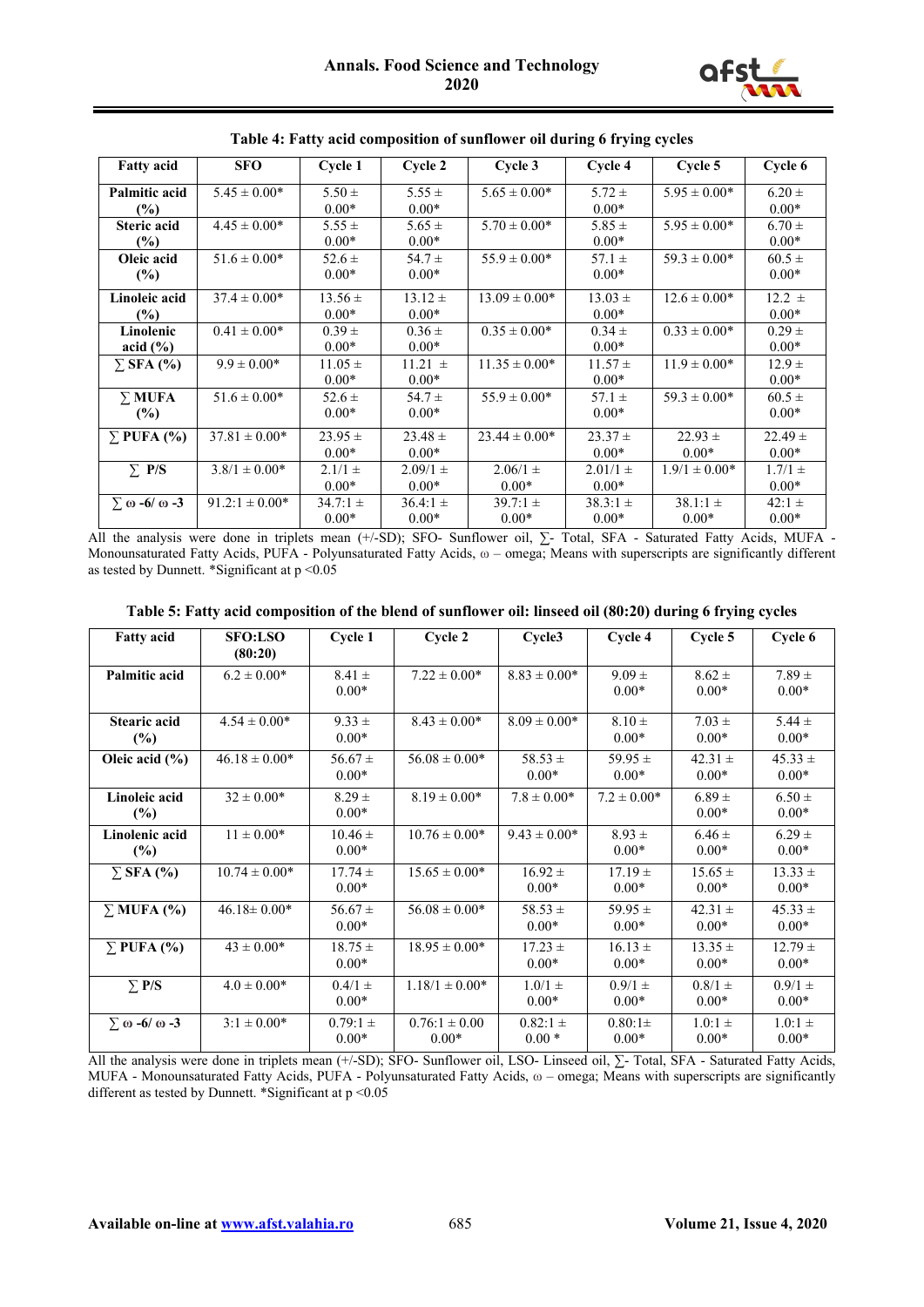

# **Effect of frying cycles on physico-chemical properties of SFO and SFO:LSO oil blend formulation (80:20)**

# **Colour Value Index**

Pure fats and fatty acids are colourless and devoid of spectral properties in the visible range. Pure refined sunflower oil is very light in colour as compared to the formulated oil blend. Blending of the two oils (namely, sunflower and linseed) resulted in an increase in the colour value index when compared with the sunflower oil i.e. the base oil. Linseed oil is highly reactive towards oxygen, which results in auto oxidation, polymerization and yellowing (Knorr 1995).

SFO and the SFO:LSO blend were analysed for the Color Value index . The color value index (in terms of yellow and red color) of individual oils, SFO was 0.6 and 1.8 and LSO was 5.2 and 0.3.

The color value index of SFO increased from 0.6 - 0.8 (yellow units) and from  $5.2 - 5.6$  (red units). There was also an increase in the Color value index of SFO:LSO (80:20) blend from  $1.8 - 2$  (yellow units) and  $0.5 - 1.7$  (red units) through 6 frying cycles .The change in the color value index, (in terms of yellow and red color) also increased from through 6 frying cycles with an increase of 5.7% (yellow color) and 152.3% (red color). The trend for the change in the colour values of control (SFO) and blended oil formulation (SFO : LSO ; 80 : 20) is presented in figures 11 and 12.

### **Refractive Index**

SFO and SFO:LSO blend formulated were analysed for the refractive index. The refractive index of SFO and SFO:LSO oil was 1.4611 and 1.4725 respectively.

During 6 frying cycles, the refractive index of SFO increased from 1.4611 – 1.4618 and of SFO:LSO (80:20) blend from 1.4755 – 1.4757. The trend in the change of the refractive index during 6 frying cycles of Control (SFO) and blended oil formulation (SFO : LSO ; 80 : 20) is discussed in Table 3.

### **Specific Gravity**

Specific gravity of oil is defined as the ratio of the weight in air of a given volume of the oil at  $30^0$  C to the weight of an equal volume of

water at  $30^0$ C. The specific gravity of the SFO was 0.900 units and of SFO:LSO (80:20) blend was 1.00 units. During 6 frying cycles, the Specific Gravity of SFO increased from 0.94 – 1.03 units and of SFO:LSO (80:20) blend from 1.02 -1.12 units (Table 3). The rise in the specific gravity observed may be attributed to the formation of polymeric fractions of high molecular weight (Gupta 2005).

### **Free fatty acid content**

FFA is considered to be an indicator of oil quality in food industry as it leads to development of off-flavour in oils and fried products. SFO and SFO:LSO oil blend were analysed for free fatty acid content. As the number of frying cycles increased, the free fatty acid content and acid value also increased. The FFA content of sunflower oil increased from  $0.028\% - 0.017\%$  (% oleic acid) during 6 frying cycles. The trend in the increase in the FFA content  $(%)$  during 6 frying cycles of Control (SFO) and blended oil formulation (SFO: LSO; 80: 20) is represented in table 3.

According to the FSSR standard (2011), the FFA should be 0.5%. Therefore, the blended oil formulated using SFO:LSO (80:20) was considered safe for consumption even up to 6 frying cycles.

### **Peroxide value**

Peroxides are the foremost initial reaction products of lipid oxidation, which are responsible for primary oxidation. Oil initially forms hydro-peroxide compounds, which are a good indicator of lipid oxidation under normal conditions. However, at higher temperatures, it breaks and forms secondary oxidation products during cooling.

In the present study, during 6 frying cycles, PV of SFO increased from  $0.05 - 3.0$  meg O<sub>2</sub>/kg and of SFO:LSO (80:20) blend from 1.3 - 3.9 meg $O_2$ /kg.

The rise in peroxide was in the limits as per the standards given by FSSR (2011), fresh oils usually have PV well below 10 meg  $O_2/kg$ . A rancid taste often begins to be noticeable when PV is  $> 20$  megO<sub>2</sub>/kg. In the present study, the blended oil showed a comparatively higher degree of degradation from first to the sixth cycle, though the rise in the peroxide was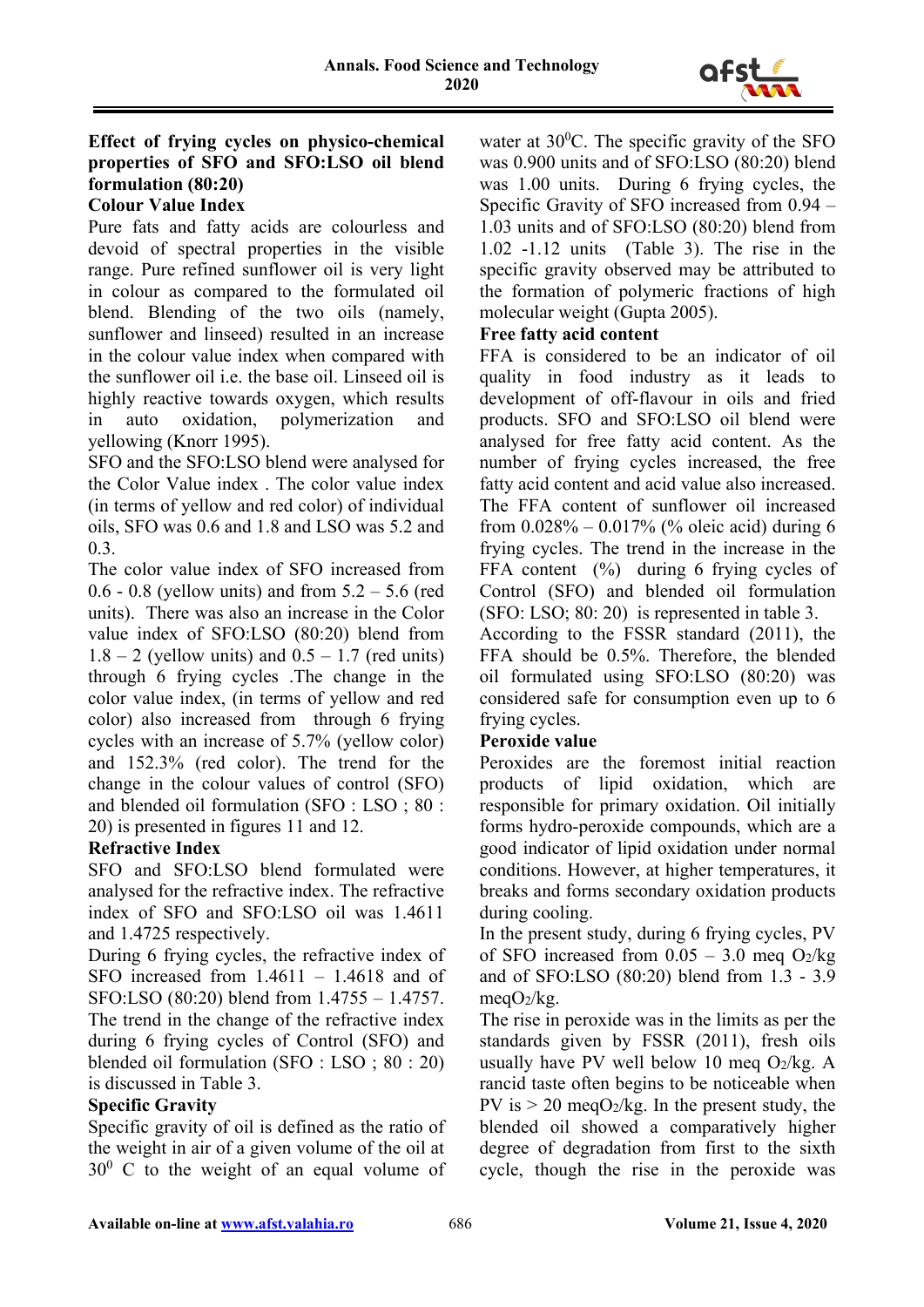

within limits. The trend in the increase of the PV during 6 frying cycles of Control (SFO) and blended oil formulation (SFO:LSO; 80: 20) during 6 frying cycles is discussed in Table 3.

# **Radical Scavenging Activity (RSA)**

Sunflower oil contains natural antioxidants. With a content of tocopherols of 50-150mg/100 g sunflower oil belongs to the vitamin-E-rich oils. Alpha-tocopherol, which shows the highest biological activity comprises more than 90% of the total tocopherols in sunflower oil, making this oil an interesting source of this vitamin (AOCS 1996). The tocopherols present in the oil blend were able to quench the free radicals to some extent during the frying experiments. The RSA of SFO and SFO:LSO blend was 65.0% and 54.5% respectively. Changes in the RSA of the Control (Sunflower oil) and blended formulation oil (SFO: LSO ; 80 : 20) during 6 frying cycles are discussed in Table 3. During 6 frying cycles, the ability of SFO and SFO:LSO blend to quench DPPH radicals changed from 59.6% to 43.7% and 36.6% to 5.7% respectively. A significant difference was seen in the RSA (%) of the control and blended oil formulation (SFO: LSO; 80: 20) during 6 frying cycles.

No standards for RSA are given by FSSR 2011.

# **Total Polar Material**

Total polar material (TPM) is one of the most valid and objective criteria for the evaluation of deterioration of oils and fats during deep-fat frying.

During 6 frying cycles, the TPM of SFO increased from 0.14% to 0.47% and of SFO:LSO (80:20) blend from 0.26% to 0.88%.The trend in the change of the TPM during 6 frying cycles of Control (SFO) and blended oil formulation (SFO : LSO ; 80 : 20) is discussed in Table 3. No standards for Total Polar Material are given by FSSR 2011.

During frying, as peroxides/hydroperoxides break down, short chain fatty acids, aldehydes, ketones, alcohols and non-votalite end products are formed in the frying oil. These cause some molecules in oils to become polar (Xu et al. 1999). This rise could be due the production of peroxides/hydroperoxides break down, short

chain fatty acids, aldehydes, ketones, alcohols and non-votalite end products in the frying oil. These cause some molecules in oils to become polar (Xu et al. 1999). The polar material is an indicator for the extent of deterioration of oils used for frying. The total polar material consists of polymeric, cyclic nonvolatile substances (resulting from oxidation and hydrolysis) including soluble constituents leached from the fried products. Therefore the blended oil formulation was considered safe for consumption as the level of polar material has been fixed to 25-27% as the threshold point for discarding the frying oil (Mellema 2003; Sanibal and Mancini-Filho 2004). As the viscosity of the oil increases with frying, the polar materials also increased with the consecutive frying (Stier 2001).

# **Sensory evaluation of mathries prepared with SFO:LSO (80:20) blended oil**

Mathries were prepared by incorporating the blended oil in the dough development and frying the mathries in the blended oil formulation. A comparison of sensory attributes namely appearance, colour, taste, texture, odour, aftertaste and overall acceptability are discussed in Table 6.

Organoleptic evaluation (Table 6) of the mathries revealed that, there was no significant difference  $(p = < 0.05)$  in all the sensory parameters i.e. appearance, colour, texture, taste, aftertaste and overall acceptability of mathries fried in control (SFO) and experimental oil blend (SFO : LSO ; 80 : 20). Mean scores of the control (SFO) as well as the experimental sample (SFO : LSO ; 80 : 20) were found to have no significant difference. Both of the samples had similar acceptability.

A difference, though insignificant was seen in aftertaste and color. This could be due to the development of lipid peroxidation products such as malondialdehyde (MDA). Studies have reported that the high ALA content of the flaxseed oil could produce lipid peroxidation products such as MDA, which could be undesirable in baked products (prepared using flaxseed oil) or in ground raw flaxseed (Cunnane et al. 1993).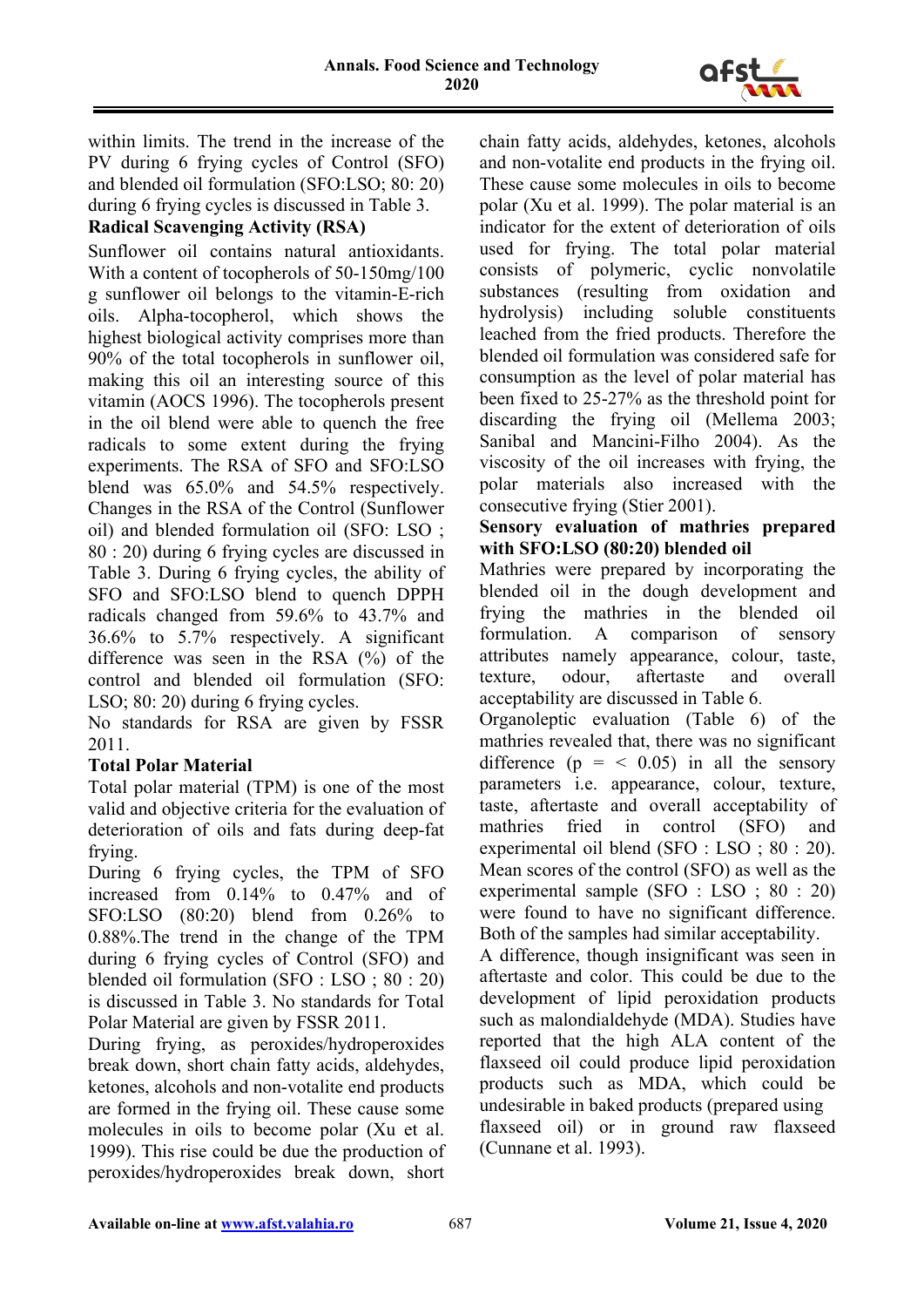

| Characteristics   | Rating         | Subjects (N=40)         | Subjects (N=40)         | Chi Square Critical | P Value  |
|-------------------|----------------|-------------------------|-------------------------|---------------------|----------|
|                   |                | Control                 | Experimental            |                     |          |
|                   |                | (SFO)                   | (SFO : LSO; 80 : 20)    |                     |          |
| Appearance        | 12             | 1                       | $\boldsymbol{0}$        | 12.59               | 0.67     |
| (20)              | 15             | $\,1$                   | $\overline{c}$          |                     |          |
|                   | 16             | $\overline{\mathbf{4}}$ | $\overline{\mathbf{4}}$ |                     |          |
|                   | 17             | $\overline{7}$          | 9                       |                     |          |
|                   | 18             | 12                      | 15                      |                     |          |
|                   | 19             | 9                       | $8\,$                   |                     |          |
|                   | $20\,$         | $\sqrt{6}$              | $\overline{2}$          |                     |          |
| Texture (20)      | 12             | $\,1$                   | $\boldsymbol{0}$        | 14.06               | 0.21     |
|                   | 14             | $\,1$                   | $\mathbf{1}$            |                     |          |
|                   | 15             | $\overline{c}$          | $\overline{c}$          |                     |          |
|                   | 16             | $\,1$                   | $\overline{\mathbf{3}}$ |                     |          |
|                   | $17\,$         | $\overline{5}$          | 13                      |                     |          |
|                   | 18             | $18\,$                  | 13                      |                     |          |
|                   | 19             | $10\,$                  | $8\,$                   |                     |          |
|                   | $20\,$         | 3                       | $\boldsymbol{0}$        |                     |          |
| Colour(20)        | $10\,$         | $\,1$                   | $\boldsymbol{0}$        | 15.50               | 0.41     |
|                   | 14             | $\boldsymbol{0}$        | $\mathbf{1}$            |                     |          |
|                   | 15             | $\,1$                   | $\overline{c}$          |                     |          |
|                   | 16             | $\overline{\mathbf{4}}$ | $\overline{2}$          |                     |          |
|                   | 17             | $\overline{4}$          | $\overline{9}$          |                     |          |
|                   | $18\,$         | $\overline{15}$         | 16                      |                     |          |
|                   | 19             | 11                      | 8                       |                     |          |
|                   | 19.5           | $\boldsymbol{0}$        | 1                       |                     |          |
|                   | $20\,$         | $\overline{4}$          | $\mathbf{1}$            |                     |          |
| Aftertaste (20)   | 12             | $\mathbf{1}$            | $\boldsymbol{0}$        | 14.06               | 0.15     |
|                   | 14             | $\boldsymbol{0}$        | $\mathbf{1}$            |                     |          |
|                   | 15             | $\sqrt{2}$              | $\overline{c}$          |                     |          |
|                   | 16             | $\,1$                   | 3                       |                     |          |
|                   | 17             | 5                       | 13                      |                     |          |
|                   | $18\,$         | $18\,$                  | 13                      |                     |          |
|                   | 19             | $10\,$                  | $8\,$                   |                     |          |
|                   | $20\,$         | 3                       | $\boldsymbol{0}$        |                     |          |
| Taste (20)        | 12             | $\,1$                   | $\boldsymbol{0}$        | 14.06               | $0.16\,$ |
|                   | 14             | $\boldsymbol{0}$        | $\mathbf{1}$            |                     |          |
|                   | 15             | 2                       | $\overline{\mathbf{c}}$ |                     |          |
|                   | 16             | $\mathbf{1}$            | 3                       |                     |          |
|                   | $17$           | 5                       | $\overline{13}$         |                     |          |
|                   | $18\,$         | 18                      | 13                      |                     |          |
|                   | 19             | $10\,$                  | $8\,$                   |                     |          |
|                   | $20\,$         | $\mathfrak{Z}$          | $\boldsymbol{0}$        |                     |          |
| <b>Odour (20)</b> | 12             | $\mathbf{1}$            | $\boldsymbol{0}$        | 12.59               | 0.34     |
|                   | 15             | $\mathbf{1}$            | $\overline{c}$          |                     |          |
|                   | 16             | $\mathbf{1}$            | 3                       |                     |          |
|                   | $17$           | 3                       | $\sqrt{6}$              |                     |          |
|                   | $18\,$         | $\overline{17}$         | $18\,$                  |                     |          |
|                   | 19             | 14                      | 11                      |                     |          |
|                   | $20\,$         | $\mathfrak{Z}$          | $\boldsymbol{0}$        |                     |          |
| <b>Overall</b>    | $\mathfrak{Z}$ | 3                       | $\mathbf{1}$            | 9.48                | 0.29     |
| Acceptability     | 3.5            | $\overline{4}$          | 9                       |                     |          |
| (5)               | $\overline{4}$ | $\overline{25}$         | 24                      |                     |          |
|                   | 4.5            | 6                       | 6                       |                     |          |
|                   | $\overline{5}$ | $\overline{2}$          | $\boldsymbol{0}$        |                     |          |

# **Table 6: Sensory evaluation of the Mathries fried in SFO and SFO:LSO**

\*p significant at < 0.05; SFO – Sunflower Oil, LSO – Linseed Oil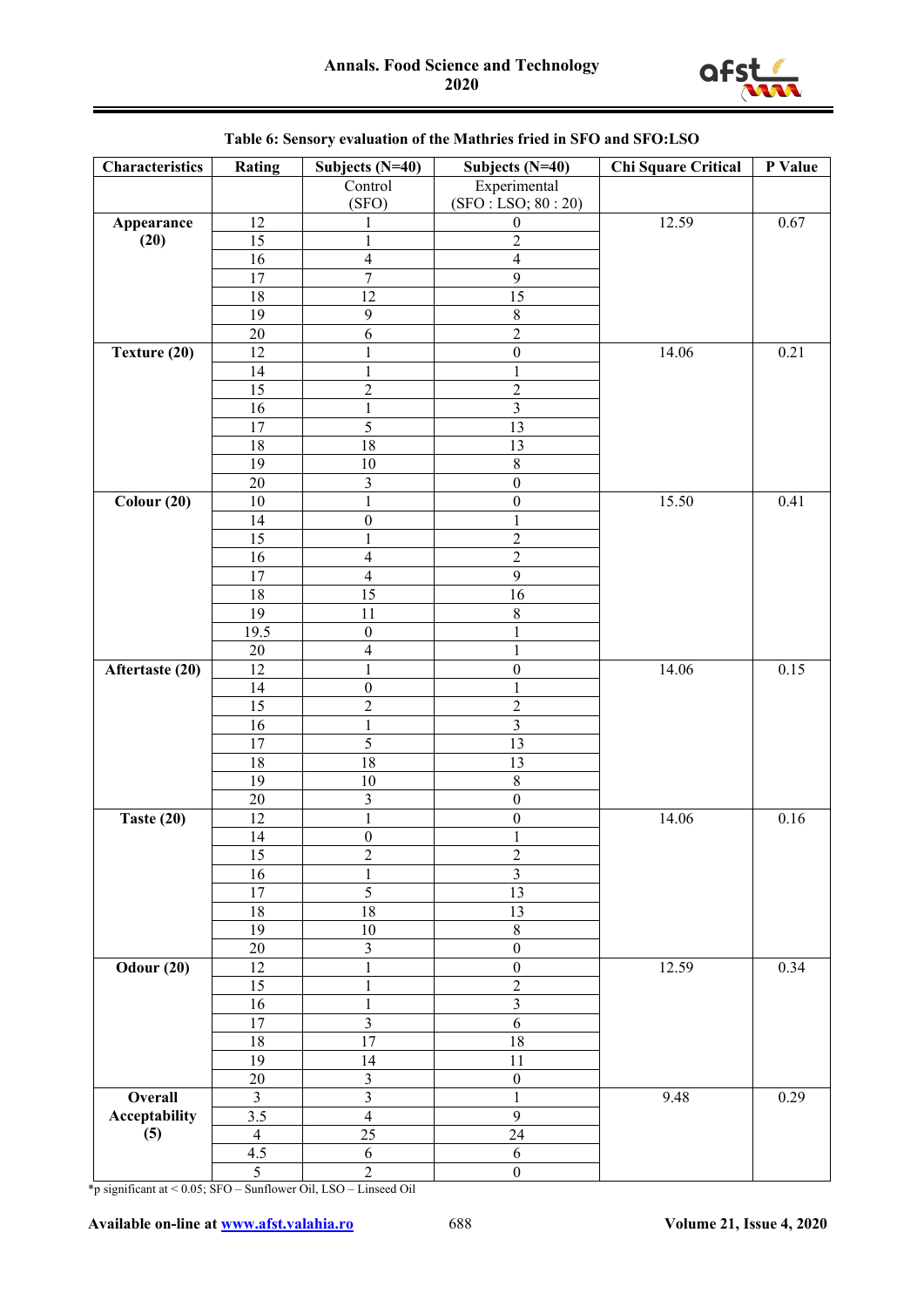



**Image 1: Mathries prepared with the Sunflower oil (CODE 1) and blended oil (SFO: LSO; 80:20) formulation (CODE 2)**

# **4. CONCLUSIONS**

By blending different types of oils, the consumer can be offered a better quality product with respect to flavor and nutritive value. In the last century, there has been a more emphasis on edible oils based on regional production due to traditional taste and flavor preferences in the different regions. Some unconventional oils such as soyabean and palmolein came into production since the last 20 years, which were being accepted by the general public only in their refined form. Blending would also reduce the pressure for regional preferences of specific individual oil, thereby indirectly helping in stabilizing the edible oil price in a country (Chopra et al. 2004).

Considering the merits and demerits of single oil as a cooking medium, blended oil may be more suitable for culinary and frying purposes. By blending, different oils the fatty acid ratios gets balanced which is nutritionally beneficial and blended oils shows better thermal and oxidative stability (Siddique et al. 2015; Siddeeg and Xia 2015; Chugh and Dhawan 2014; Mishra and Sharma 2014). Therefore, from the present study it may be concluded that blending of linseed oil at 20 % level into sunflower oil is a viable option to formulate an oil blend with a balanced omega 6: omega 3 ratio.

### 5. **REFERENCES**

- [1] Aladedunye F, Przybylski R (2013) Frying stability of high oleic sunflower oils as affected by composition of tocopherol isomers and linoleic acid content. *Food Chem* 141(3):2373-8.
- [2] Alireza S, Tan CP, Hamed M and Che Man YB (2010) Effect of Frying Process on Fatty Acid Composition and Iodine Value of Selected Vegetable Oils and their Blends. Inter. Food Res. J. 17:295–302.
- [3] AOAC (2000) Official Methods of Analysis of AOAC International. Section 40, p.1. Maryland, USA.
- [4] Chiu MC, Grimaldi R, and Gioielli LA (2008) Lipidios estruturados obtidos a partirda mistura de gordura de frango, sua estearina e triacilglicerois de cadeia media. I- composicao em acidos graxos e triacilglicerois. Qumica Nova 31:232-237.
- [5] Chopra R, Kumari KK and Nagraj G (2004) Fatty acid profile of linseed-groundnut, linseedsunflower and linseed-palm oil blends. J.Oil.Technol.Assoc 36:21-24.
- [6] Dubnoy and Berry EM (2004) Omega-6 fatty acids and coronary artery disease: The pros and cons. Current Atherosclerosis Reports 6:441-446.
- [7] Fleming J, Holligan S, Kris-Etherton P (2013) Dietary patterns that decrease cardiovascular disease and increase longevity. *J Clin Exp Cardiol*  6.
- [8] Fletcher CR (1978) Osmotic and ionic regulation in the cod (Gadut callariat L.). I. Water balance. J. comp. Pkytiol B 134:149-155.
- [9] Food Safety and Standards (Food Products Standards and Food Additives) Regulations, 2011. [https://fssai.gov.in/upload/uploadfiles/files/Compen](https://fssai.gov.in/upload/uploadfiles/files/Compendium_Food_Additives_Regulations_29_03_2019.pdf) [dium\\_Food\\_Additives\\_Regulations\\_29\\_03\\_2019.p](https://fssai.gov.in/upload/uploadfiles/files/Compendium_Food_Additives_Regulations_29_03_2019.pdf) [df](https://fssai.gov.in/upload/uploadfiles/files/Compendium_Food_Additives_Regulations_29_03_2019.pdf) accessed on: 11oct 2019
- [10] Hamilton I (1986) Linen. Textiles 15:30-34.